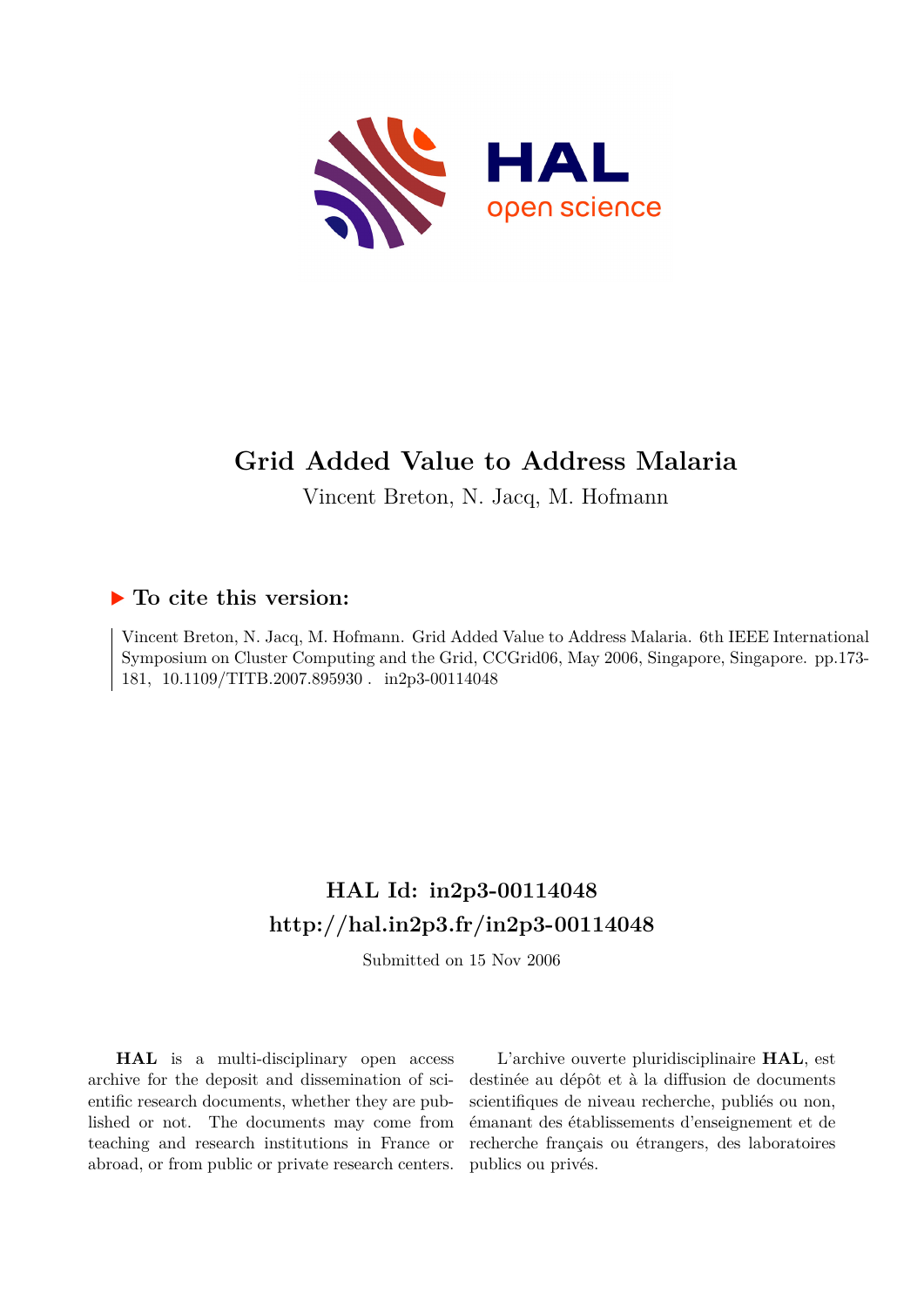## **Grid Added Value to Address Malaria**

V. Breton<sup>1</sup>, N. Jacq<sup>1+2</sup> and M. Hofmann<sup>3</sup>

 *Laboratoire de Physique Corpusculaire, Université Blaise Pascal/IN2P3-CNRS UMR 6533, France Communication & Systèmes, CS-SI, France Fraunhofer Institute for Algorithms and Scientific Computing (SCAI), Department of Bioinformatics, Germany* 

*Breton,Jacq@clermont.in2p3.fr, martin.hofmann@scai.fraunhofer.de* 

## **Abstract**

*Through this paper, we call for a distributed, internet-based collaboration to address one of the worst plagues of our present world, malaria. The spirit is a non-proprietary peer-production of informationembedding goods. And we propose to use the grid technology to enable such a world wide "open source" like collaboration. The first step towards this vision has been achieved during the summer on the EGEE grid infrastructure where 46 million ligands were docked for a total amount of 80 CPU years in 6 weeks in the quest for new drugs.* 

## **1. Introduction**

The number of cases and deaths from malaria increases in many parts of the world. There are about 300 to 500 million new infections, 1 to 3 million new deaths and a 1 to 4% loss of gross domestic product (at least \$12 billion) annually in Africa caused by malaria.

The main causes for the comeback of malaria are that the most widely used drug against malaria, chloroquine, has been rendered useless by drug resistance in much of the world [17] and that anopheles mosquitoes, the disease vector, have become resistant to some of the insecticides used to control the mosquito population.

Genomics research has opened new ways to find novel drugs to cure malaria, vaccines to prevent malaria, insecticides to kill infectious mosquitoes and strategies to prevent development of infectious sporozoites in the mosquito [2]. These studies require more and more in silico biology; from the first steps of gene annotation via target identification to the modelling of pathways and the identification of proteins mediating the pathogenic potential of the parasite. Grid computing supports all of these steps and, moreover, can also contribute significantly to the monitoring of ground studies to control malaria and to the clinical tests in plagued areas.

It is well understood that the grid itself cannot drive drug development, but it can function as the catalyst that brings the actors (biochemists, physicians, etc) together and pushes them ahead in the same direction.

## **2. Genomics research areas on malaria**

To increase the chances to develop new and better drugs and vaccines, it is very important to know the sequence of the genomes of the parasites that cause malaria as well as the specifics of gene and protein expression at different stages in the life cycle and under pressure from different drugs.

The availability of genomic information for Anopheles gambiae, the major vector in Africa, and Plasmodium spec. enables us now to work out new approaches to interfere with the mechanism of the development of infectious sporozoites in anopheles mosquitoes and for reducing contact between infectious mosquitoes and humans. Much effort is also being devoted to biochemical and molecular studies of resistance mechanisms and to mapping of resistance genes.

#### **2.1. Development of vaccines**

In the development of vaccines, the value of knowing the sequences of certain genes and/or peptides is undeniable. It is known that susceptibility to Plasmodium can be entirely prevented for 9 months by immunizing with radiation attenuated sporozoites [1] and those children who live to 3 to 10 years of age in areas endemic for malaria rarely if ever develop severe malaria and die. If protective immunity requires induction of immune responses against 100 or even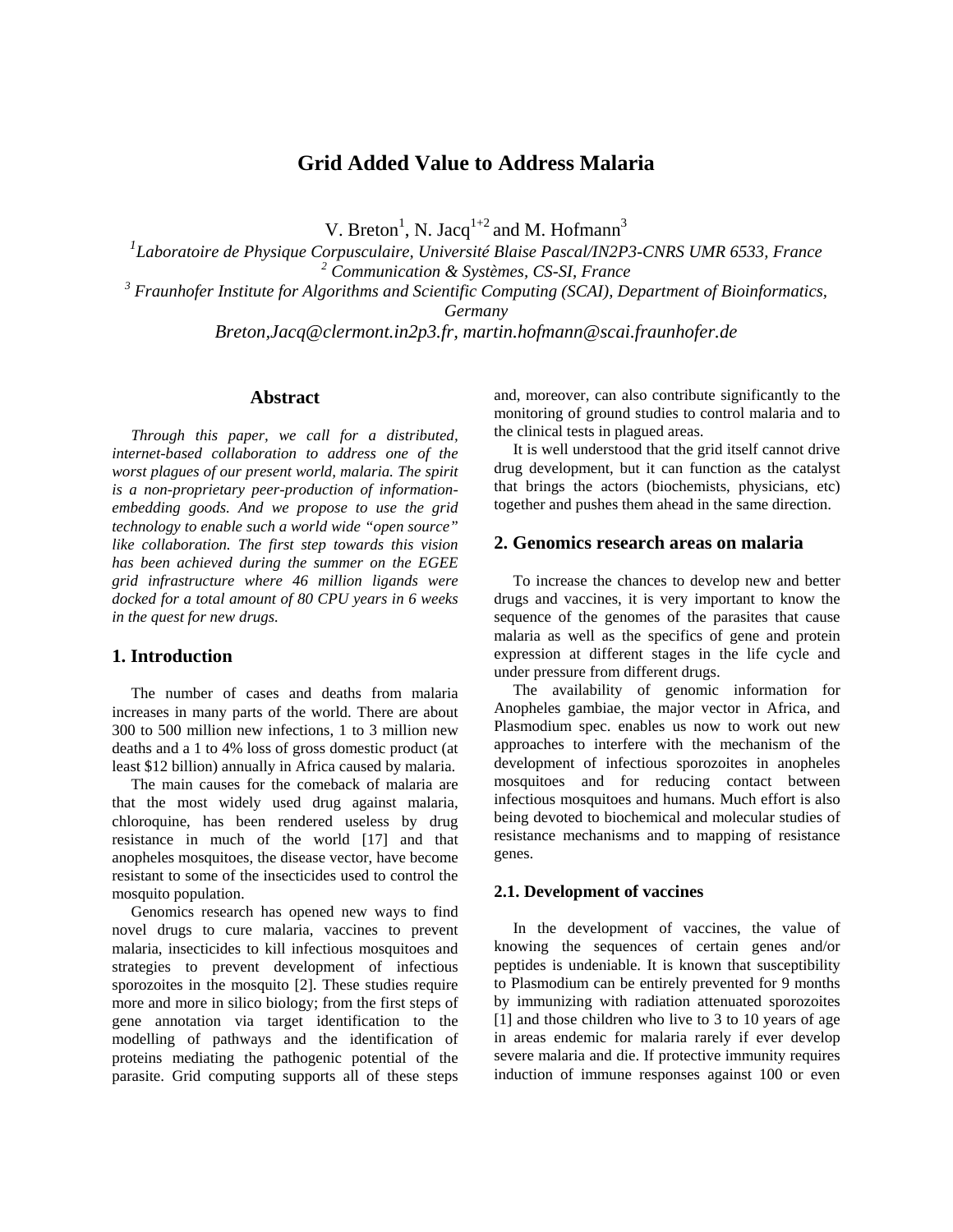500 different target proteins, genomics research offers the most immediate way to identify those targets and to begin the process of developing vaccines based on them.

However, progress has been painfully slow, and the few months duration of protection from the best currently available vaccine is inferior to what can be achieved with insecticide-treated nets or house spraying. When better vaccines eventually emerge, they should probably be used in conjunction with vector control to avoid their effects being hidden in areas of intense transmission. Whether vaccines and vector control synergize will have to be tested in the field and will not be predictable from molecular properties.

#### **2.2. Human susceptibility to malaria**

Knowledge of the human genome offers unprecedented potential for understanding who is and is not susceptible to dying from malaria, and who can benefit most from a particular type of vaccine. Having the human and parasite blueprint, and the computational biology capacity that goes with it, may allow developing a simple diagnostic that would identify at birth who is most at risk of dying from malaria. A single nucleotide polymorphism in the gene encoding the beta chain of human haemoglobin is associated with a 90% decrease in the chance of dying from a Plasmodium falciparum infection. Genomics research allows exploring if other SNPs or SNPs complexes in the human, anopheles and parasite genomes could impact the infection and the disease.

## **2.3. Transgenesis**

There is also interest about transgenesis as a way to generate strains of mosquito that cannot transmit malaria. However, without extremely reliable systems for driving the transgenes into wild sector populations, possession of a non-transmitter strain would be of no practical use.

A more feasible and acceptable way of using transgenesis may be to improve the sterile insect technique, which would only require release of nonbiting males.

## **3. Rationale for a grid to address malaria**

For both vector control and chemotherapy, knowing the gene sequences of Anopheles and Plasmodium species should lead to discovery of targets against which new insecticides or antimalarial drugs can be

produced. Genomics research is crucial to attacking malaria, but this research must be strongly coupled to ground studies in order to guide disease controllers, especially those working in countries with annual health budgets of less than \$10 per person. Evaluation of the impact of new drugs and new vaccines require careful monitoring of clinical tests, especially in areas of high malaria transmission where it is important to distinguish recurrence of parasites, due to recrudescence of incompletely cured infections, from reinfection due to new mosquito bites. Disease controllers are also faced with the necessity to monitor goal-oriented field work on a long term.

The grid technology provides the collaborative IT environment to enable the coupling between molecular biology research and goal-oriented field work. It proposes a new paradigm for the collection and analysis of distributed information where data are no more to be centralized in one single repository. On a grid, data can be stored anywhere and still be transparently accessed by any authorized user. The computing resources of a grid are also shared and can be mobilised on demand so as to enable very large scale genomics comparative analysis and virtual screening.

The motivating perspective is to enhance the ability of both pharmaceutical industry and academic research institutions to share diverse, complex and distributed information on a given disease for collaborative exploration and mutual benefit. Leading international pharmaceutical groups such as Pfizer, Sanofi-Aventis and Novartis are already involved in activities of the United Nations / WHO to combat diseases of the poor. The goal here is to lower the barrier to such substantive interactions in order to produce cheaper drugs and insecticides to address diseases affecting third world development and to increase the return on investment for new drugs in the developed countries.

## **4. Grid added value to address malaria**

## **4.1.** *In silico* **molecular biology**

Genomics research areas on malaria were discussed previously and include:

- Search for targets on *Anopheles* genome and proteome for new insecticides
- Search for targets on *Plasmodium*  genomes and proteomes for new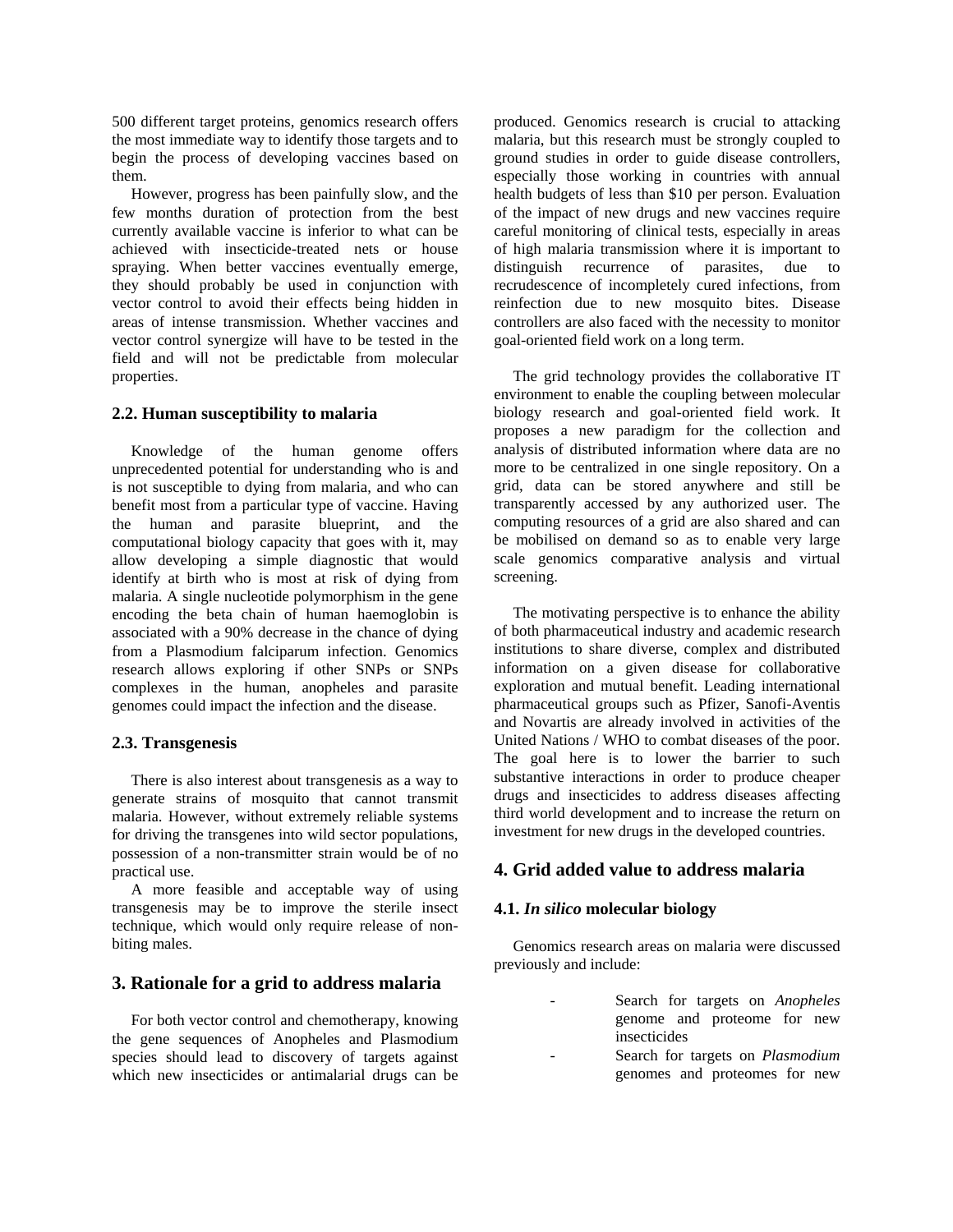drugs (e.g. inhibitors of parasite development)

- Identification of target proteins on *Plasmodium* proteomes to induce sustainable immune responses
- Study of human susceptibility to malaria : identification of SNPs on human and *Plasmodium* genomes related to sensitivity
- Study of *Plasmodium* and *Anopheles* genomics to prevent development of infectious sporozoites in anopheles mosquitoes
- Study of mechanisms for drug resistance; including distributed monitoring of epidemiological parameters
- Transgenesis to generate strains of mosquitoes that cannot transmit malaria

These studies require extensive computing and storage resources.

## **4.2.** *In silico* **drug discovery**

Virtual screening is about selecting in silico the best candidate drugs acting on a given target protein. Screening can be done in vitro using real chemical compounds, but this is a very expensive undertaking. If it could be done in silico in a reliable way, one could reduce the number of molecules requiring in vitro and then in vivo testing from a few millions to a few hundreds [15]. Advance in combinatorial chemistry has paved the way for synthesizing millions of different chemical compounds. Thus there are millions of chemical compounds available in pharmaceutical laboratories and also in a very limited number of publicly accessible databases.

A coordinated public effort on in silico drug screening would require to set up a "public" collection of virtual compounds from existing compound databases and compound catalogues (PDB [9] Ligand Chemistry, KEGG-Ligand [10], compound catalogues, PubChem [21]…). This public compound repository should also comprise all information known about biological activities of the compounds in this repository. Moreover, information on possible strategies for the synthesis of these compounds should be available to speed up the in vitro testing of potential candidate drugs after in silico screening.

In silico drug discovery should foster collaboration between public and private laboratories. It should also have an important societal impact by lowering the barrier to develop new drugs for rare and neglected diseases.

## **4.3. Federation of databases for clinical tests in plagued areas**

Grid technology opens new perspectives for preparation and follow-up of medical missions in developing countries as well as support to local medical centres in terms of teleconsulting, telediagnosis, patient follow-up and e-learning [13]. In every hospital, patients are recorded in the databases which are federated in a network. Such a federation of databases allows medical data to be kept distributed in the hospitals behind firewalls. Views of the data are granted according to individual access rights through secured networks.

Such a federation of databases can be used to monitor ground studies in developing countries. The data stored can be used for epidemiology purposes as well as clinical tests.

In testing antimalarial drugs in areas of high malaria transmission, it is important to distinguish recurrence of parasites, due to recrudescence of incompletely cure infections, from reinfection due to new mosquito bites. Molecular matching of the parasite clones in the same individuals before and after treatment is a way of doing this.

When better vaccines eventually emerge, they should probably be used in conjunction with vector control to avoid their effects being hidden in areas of intense transmission. Whether vaccines and vector control synergize will have to be tested in the field and will not be predictable from molecular properties.

## **4.4. Knowledge space for disease information**

The goal is to make all relevant information on the disease available to all interested parties. The concept of a knowledge space is to organize the information so that it can be reached in a few clicks. This concept is already successfully used internally by pharmaceutical laboratories to store knowledge [14]. The grid allows building a distributed knowledge space so that each participant is able to keep the information he owns on his local computer. A set of grid services is proposed to make information easily consultable for the different potential customers (physicians, researchers, etc.). These services would take advantage of the developments in the area of semantic text analysis and text mining for extraction of information in biology and genome research. Moreover, a structured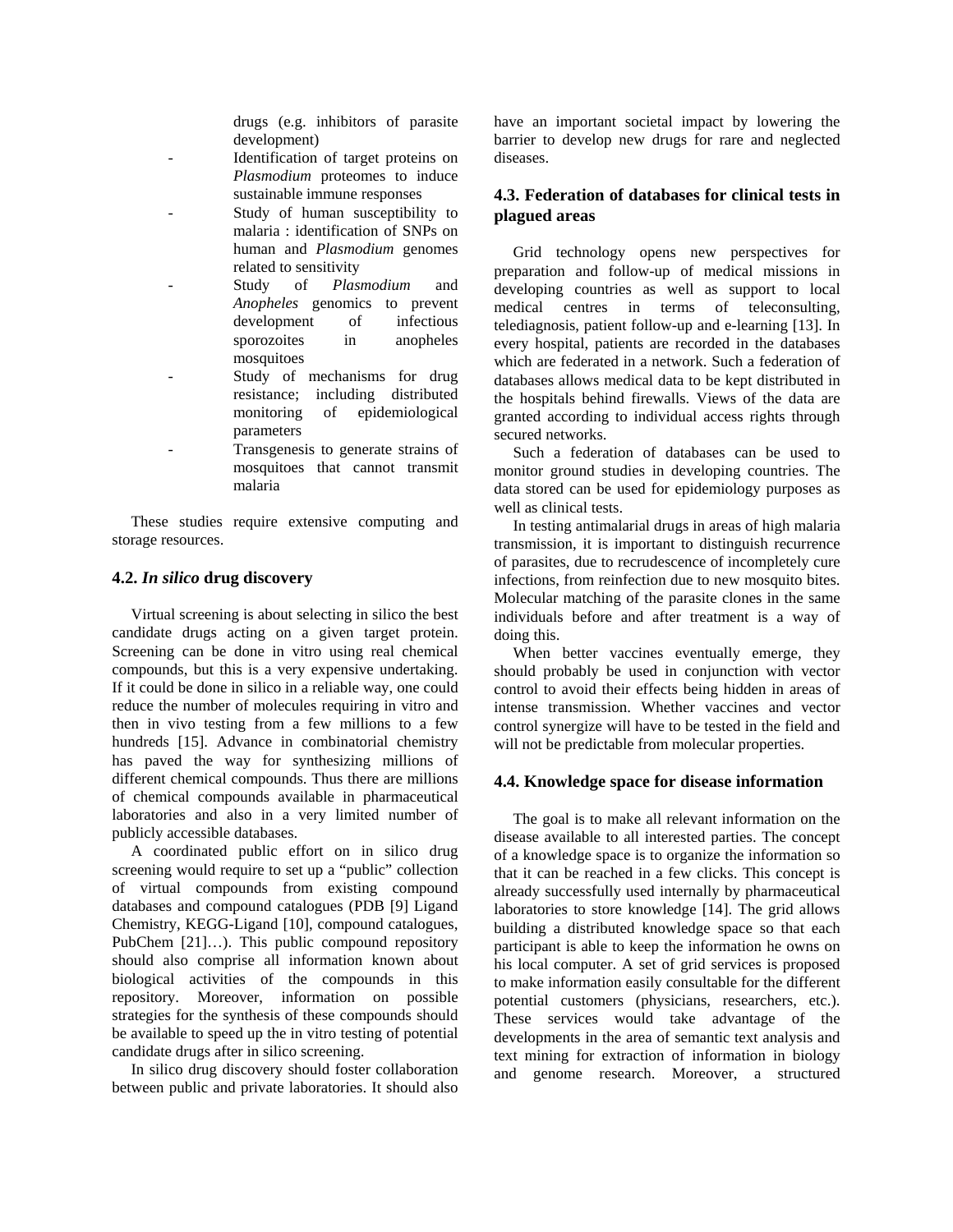knowledge space would produce grid services for indexing of distributed data resources and thus improve navigation through knowledge and retrieval of relevant information.

## **4.5. Monitoring of fieldwork to control malaria**

Monitoring tools to control malaria in plagued areas include reducing contacts between infected mosquitoes and humans by filling in breeding sites, larviciding, spraying houses with insecticides, insecticideimpregnated bed nets, and house screening. Effective application of these measures would lead to reduce morbidity and mortality from malaria. However, given the extremely high transmission rate of Plasmodium falciparum, especially where Anopheles gambiae mosquitoes predominate, the impact of these tools can be limited by the capacity of mosquitoes to develop resistance and by the requirement for maintenance of the interventions for many years.

Long term monitoring of these tools clearly would benefit of technologies allowing a better collection and analysis of distributed data in developing countries as is the case with grids.

Indeed, internet is now accessible worldwide so the idea is to organize the collect of information around regional centres acting as local repositories. These repositories would be federated thanks to the grid technology at a world level for a general overview of the vector control work at the level of international agencies or non-profit organizations.

## **5. Technology requirements for a malaria grid**

The goal of a grid for malaria would be to handle all aspects of the fight against malaria:

- Search of new drug targets through post-genomics requiring data management and computing
- Massive docking to search for new drugs requiring high performance computing and data storage
- Handling of clinical tests and patent data requiring data storage and management
- Overseeing the distribution of the existing drugs requiring data storage and management
- Overseeing of vector control requiring data storage and management

The grid should gather:

- Biomedical laboratories searching for vaccines, working on the genomes of the parasite and/or the parasite vector and/or the human genome
- Drug designers to identify new drugs
- Healthcare centres involved in clinical tests
- Healthcare centres collecting patent information
- Structures involved in distributing existing treatments (healthcare administrations, non profit organizations…) and enforcing vector control
- IT technology developers and computing centres

The grid should provide the following services:

- Large computing and storage resources for genomics research and virtual docking
- Access to relevant genomes, regularly updated data bases and publications
- Knowledge space with genomics and medical information (epidemiology, status of clinical tests, drug resistances, etc.)
- Collaboration environment for the participating partners. No one entity can have an impact on all R&D aspects involved in addressing one disease as complex as malaria. The grid would act as a virtual laboratory of the different actors.
- Federation of regional data bases for monitoring of vector control and clinical tests

## **6. An open source approach to drug discovery**

The proposed grid to address malaria borrows the "open source" approach that has proven so successful in software development. Open source approaches have emerged in the biotechnology already. The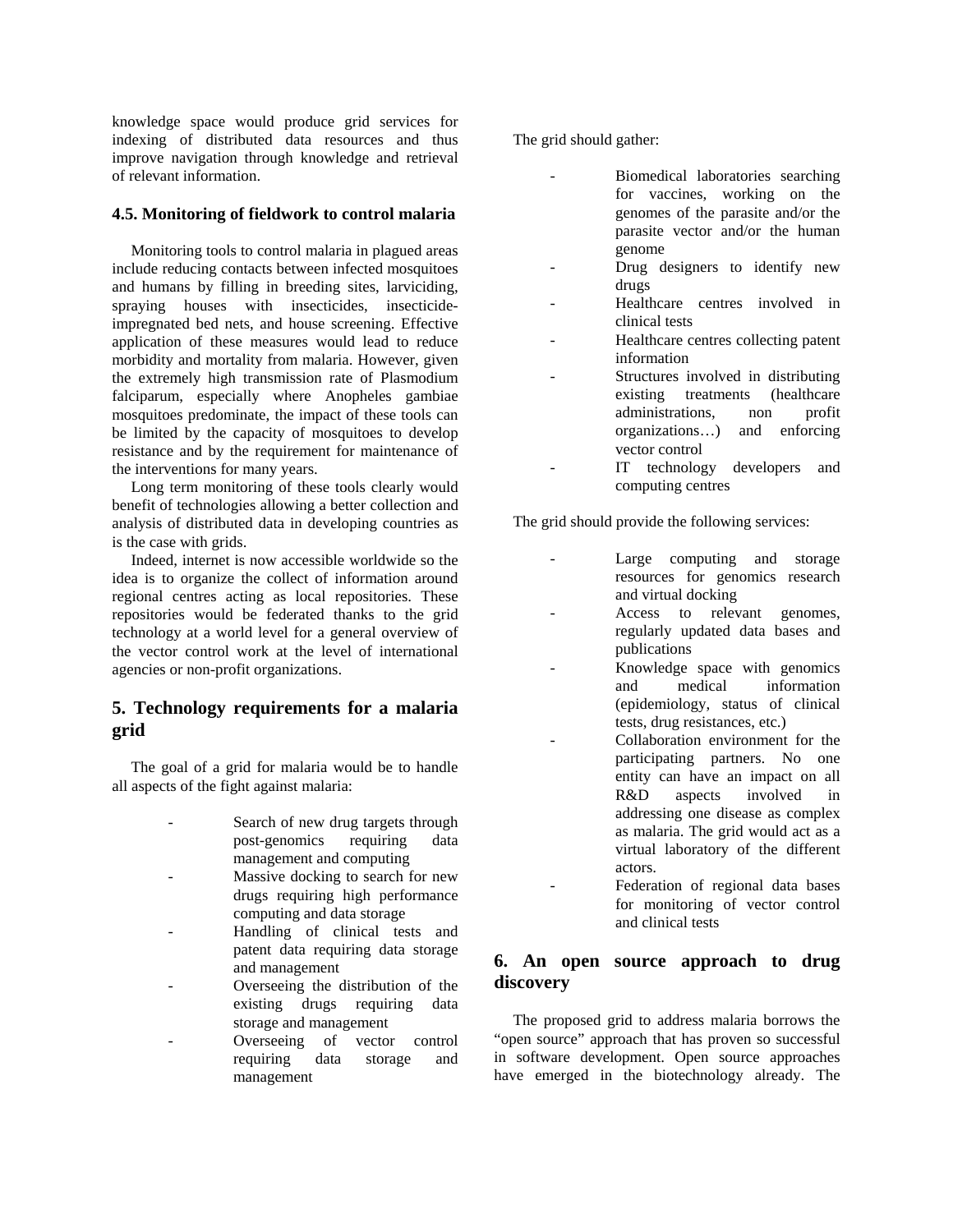international effort to sequence the human genome for instance resembled an open source initiative. It placed all the resulting data into the public domain rather than allow any participant to patent any of the results.

The open source research on malaria could be organized as follows: a web site would allow chemists and biologists to volunteer their expertise on certain areas of the disease. They would examine and annotate shared databases and perform experiments. The results would be fully transparent and discussed in chat rooms. The research would be initially mainly computational, based on resources provided by grid infrastructures, and not carried out in "wet" laboratories.

The difference between this proposal and earlier open source approaches in biomedical research is that scientists would collaborate on the data and not only on the software.

The final development of drug candidates could be awarded to a laboratory based on competitive bids. The drug itself would go to public domain, for generic manufacturers to produce. This would achieve the goal of getting new medicines to those who need them at the lowest possible price. This model is currently supported by various programs of the United Nations and involves several commercial organisations, including large pharma companies.

Open source research could also open the area of non-patentable compounds and drugs whose patents have expired. These receive very little attention from researchers because there would be no way to protect and so profit from any discovery that was made about their effectiveness. Lots of potentially useful drugs could be sitting under researchers noses.

## **7. WISDOM, first step towards gridenabled virtual screening**

*As* discussed previously, in silico drug discovery is one of the most promising strategies to speed-up the drug development process. High throughput virtual screening allows screening millions of compounds rapidly, reliably and in a cost effective way.

Grids like EGEE [4] are ideally suited for the first docking step where docking probabilities are computed for millions of ligands. It has been demonstrated during the summer 2005 by the WISDOM [16] initiative on malaria where 46 million ligands were docked for a total amount of 80 CPU years in 6 weeks.

#### **7.1. EGEE - an enabling grid for eScience**

The EGEE project [4] (Enabling Grid for EsciencE) brings together experts from over 27 countries with the common aim of building on recent advances in Grid technology and developing a service Grid infrastructure which is available to scientists 24 hours-a-day. The project aims to provide researchers in academia and industry with access to major computing resources, independent of their geographic location. The EGEE infrastructure is now a production grid with a large number of applications installed and used on the available resources. The infrastructure involves more than 180 sites spread in Europe, America and Asia.

The WISDOM application was deployed within the framework of the biomedical Virtual Organization (VO). Figure 1 gives an overview of the geographical distribution of the resources node available for biomedical applications, which scale up to 3000 CPUs and 21 TB disk space.



**Figure 1: Geographical distribution of EGEE biomedical resources in August 2005. The resources are spread over 15 countries.** 

#### **7.2. The WISDOM initiative**

WISDOM stands for World-wide In Silico Docking On Malaria. Its goal was to propose new inhibitors for a family of proteins produced by Plasmodium falciparum using in silico virtual docking on a grid infrastructure. The chosen target is involved in the haemoglobin metabolism, which is one the key metabolic processes in the survival of the parasite.

There are several proteases involved in human haemoglobin degradation inside the food vacuole of the parasite inside the erythrocytes. Plasmepsin, the aspartic protease of Plasmodium, is responsible for the initial cleavage of human haemoglobin and later followed by other proteases [18]. There are ten different plasmepsins coded by ten different genes in Plasmodium falciparum (Plm I, II, IV, V, VI, VII,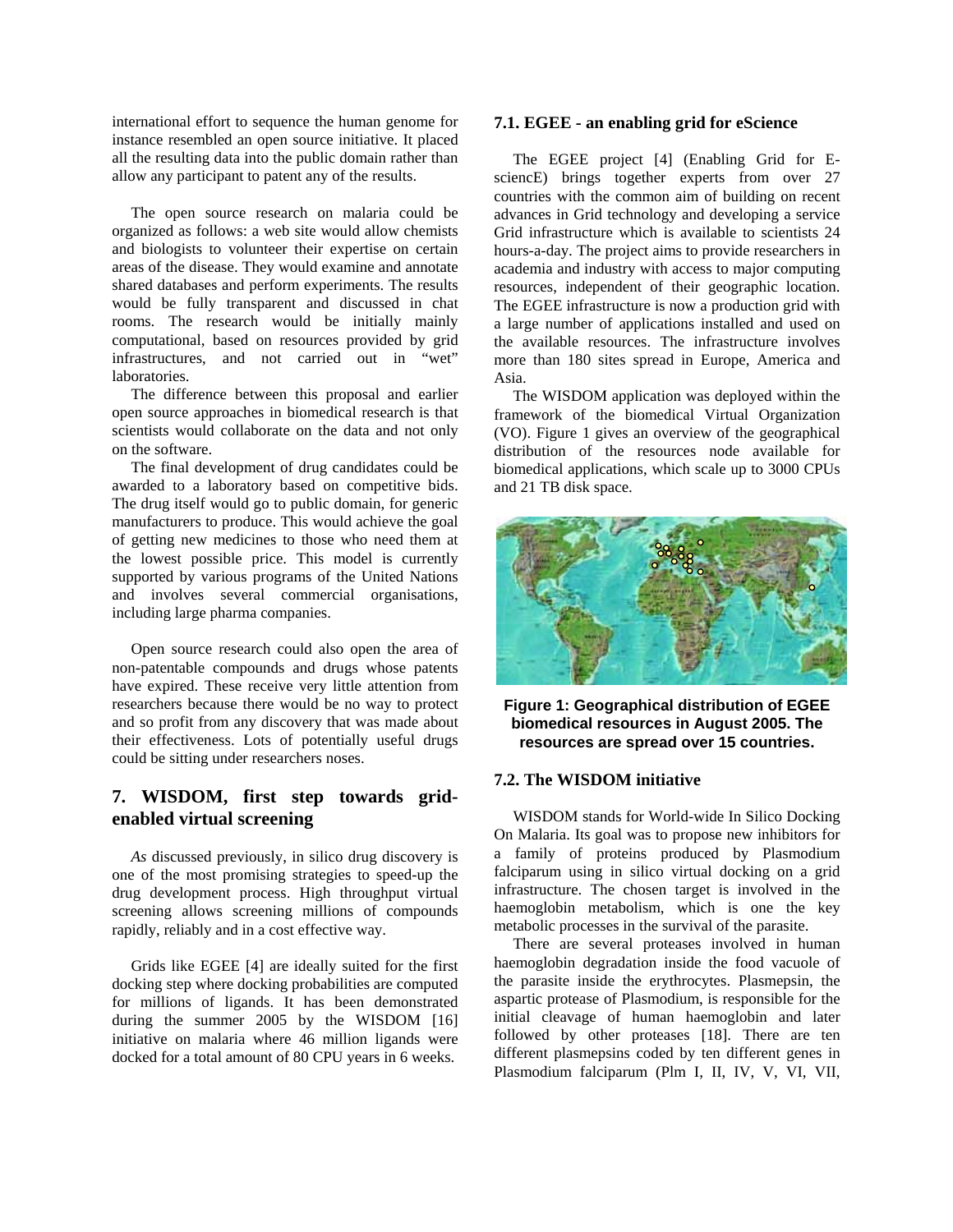VIII, IX, X and HAP) [19]. High levels of sequence homology are observed between different plasmepsins (65-70%). Simultaneously they share only 35% sequence homology with its nearest human aspartic protease, Cathepsin D4 [20]. This and the presence of accurate X crystallographic data make plasmepsins ideal targets for rational drug design against malaria.

Two docking software packages were used in WISDOM: one is FlexX [6], a commercial software made graciously available by BioSolveIT [12] for a limited time, and the other is Autodock [7], a software which is open-source for academic laboratories and which uses a different docking method. Chemical compounds were obtained from the ZINC database [8]. A subset of the ZINC database, the ChemBridge database (~500000 compounds), was docked using FlexX and Autodock. Another drug like subset (~500000 compounds) of ZINC database was docked using FlexX.

## **7.3. WISDOM - results and perspectives**

During 6 weeks, 72751 jobs were launched for a total of 80 CPU years, producing 1 TB of data. A record number of 1643 jobs ran in parallel on 58 grid nodes, each representing from a few to more than 1000 processors [5].

First analysis of WISDOM results at Fraunhofer Institute (SCAI) has selected the 10,000 most promising compounds out of 1 million candidates using docking scores. The best scoring ligands include both known inhibitors and new ones. Most important is, that besides well established chemical core structures that share features with the already known plasmepsin inhibitors, new chemical entities were discovered. This is a first demonstration of the relevance of the in silico approach.

Before in vitro experimentation, the best compounds will be re-ranked using molecular modelling within the framework of the BioInfoGrid European grid project. In parallel, a new massive deployment of in silico docking is foreseen on the EGEE infrastructure with new targets in the fall of 2006.

## **8. Conclusion**

Through this paper, we call for a distributed, internet-based collaboration to address one of the worst plagues of our present world, malaria. The spirit is a non-proprietary peer-production of informationembedding goods. And we propose to use the grid technology to enable such a world wide "open source"

like collaboration. The first step towards this vision has been achieved during the summer on the EGEE grid infrastructure where 46 million ligands were docked for a total amount of 80 CPU years in 6 weeks in the quest for new drugs. Further development of a grid-enabled virtual screening pipeline is underway in several European projects.

## **9. Acknowledgements**

Many ideas expressed in this document were inspired by reading [2] and [3] as well as discussions with H. Bilofsky, C. Jones, M. Peitsch, T. Schwede and R. Ziegler. EGEE is a project funded by the European Union under contract INFSO-RI-508833.

## **10. References**

[1] R. Elderman et al, J. Infect. Dis. 168, 1066. (1993)

[2] C.F Curtis and S.L. Hoffman, Science 290, 1508-1509 (2000)

[3] An open-source shot in the arm ? The Economist Technology Quarterly, June 12th 2004

[4] Fabrizio Gagliardi, Bob Jones, François Grey, Marc-Elian Bégin, Matti Heikkurinen, "Building an infrastructure for scientific Grid computing: status and goals of the EGEE project". Philosophical Transactions: Mathematical, Physical and Engineering Sciences, Issue: Volume 363, Number 1833 / August 15, 2005, Pages: 1729 – 1742,

DOI:10.1098/rsta.2005.1603 [5] N. Jacq, J. Salzemann, Y. Legré, M. Reichstadt, F. Jacq,

E. Medernach, M. Zimmermann, A. Maas, M. Sridhar, K. Vinodkusam, J. Montagnat, H. Schwichtenberg, M. Hofmann and V. Breton, In silico docking on grid infrastructures: the case of WISDOM, submitted to FGCS, 2006

[6] M. Rarey, B. Kramer, T. Lengauer, G. Klebe, Predicting Receptor-Ligand interactions by an incremental construction algorithm, J. Mol. Biol. 261 (1996) 470-489.

[7] G.M. Morris, D.S. Goodsell, R.S. Halliday, R. Huey, W.E. Hart, R.K. Belew, A.J. Olson, Automated Docking Using a Lamarckian Genetic Algorithm and Empirical Binding Free Energy Function, J. Computational Chemistry, 19 (1998) 1639-1662.

[8] Irwin, Shoichet, J. Chem. Inf. Model. 45(1) (2005) 177- 82.

[9] H.M. Berman, J. Westbrook, Z. Feng, G. Gilliland, T.N. Bhat, H. Weissig, I.N. Shindyalov, P.E. Bourne, The Protein Data Bank, Nucleic Acids Research, 28 (2000) 235-242.

[10] Kanehisa, M., Goto, S., Hattori, M., Aoki-Kinoshita, K.F., Itoh, M., Kawashima, S., Katayama, T., Araki, M., and Hirakawa, M.; From genomics to chemical genomics: new developments in KEGG. Nucleic Acids Res. 34, D354-357 (2006)

[11] Kuntz, I. D.; Blaney, J. M.; Oatley, S. J.; Langridge, R.; Ferrin, T. E. A Geometric Approach to Macromolecule-Ligand Interactions. J. Mol. Biol. 1982, 161, 269-288

[12] BioSolveIT Homepage: http://www.biosolveit.de